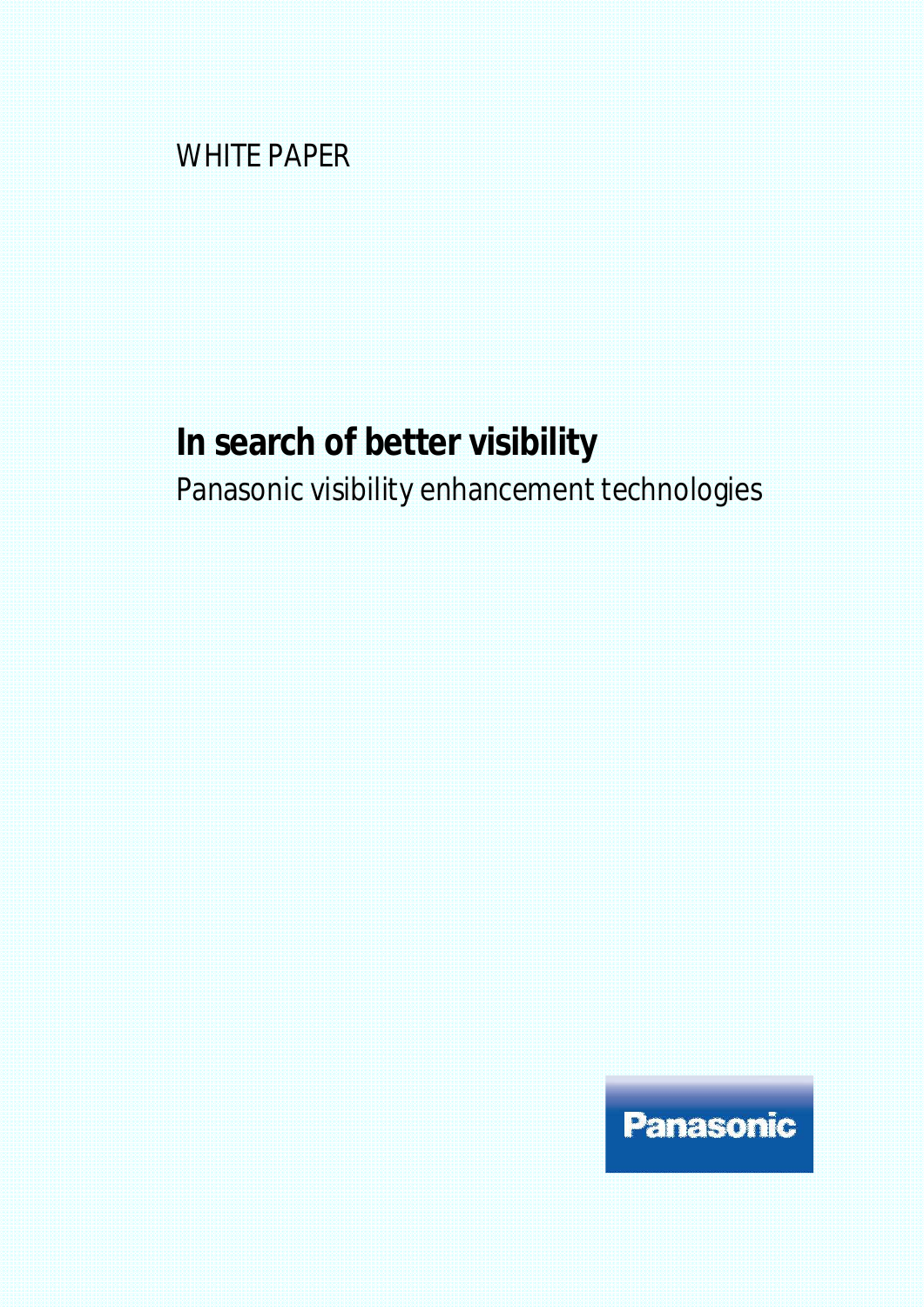### **Table of contents**

| 1. Introduction                               | 3  |
|-----------------------------------------------|----|
| 2. Environmental factors against visibility   | 3  |
| 3. Panasonic's approach to better visibility  | 4  |
| 4. Camera visibility improvement technologies | Ь  |
| 5. Visibility Enhancement Software            | 12 |
| 6. Conclusion                                 | 14 |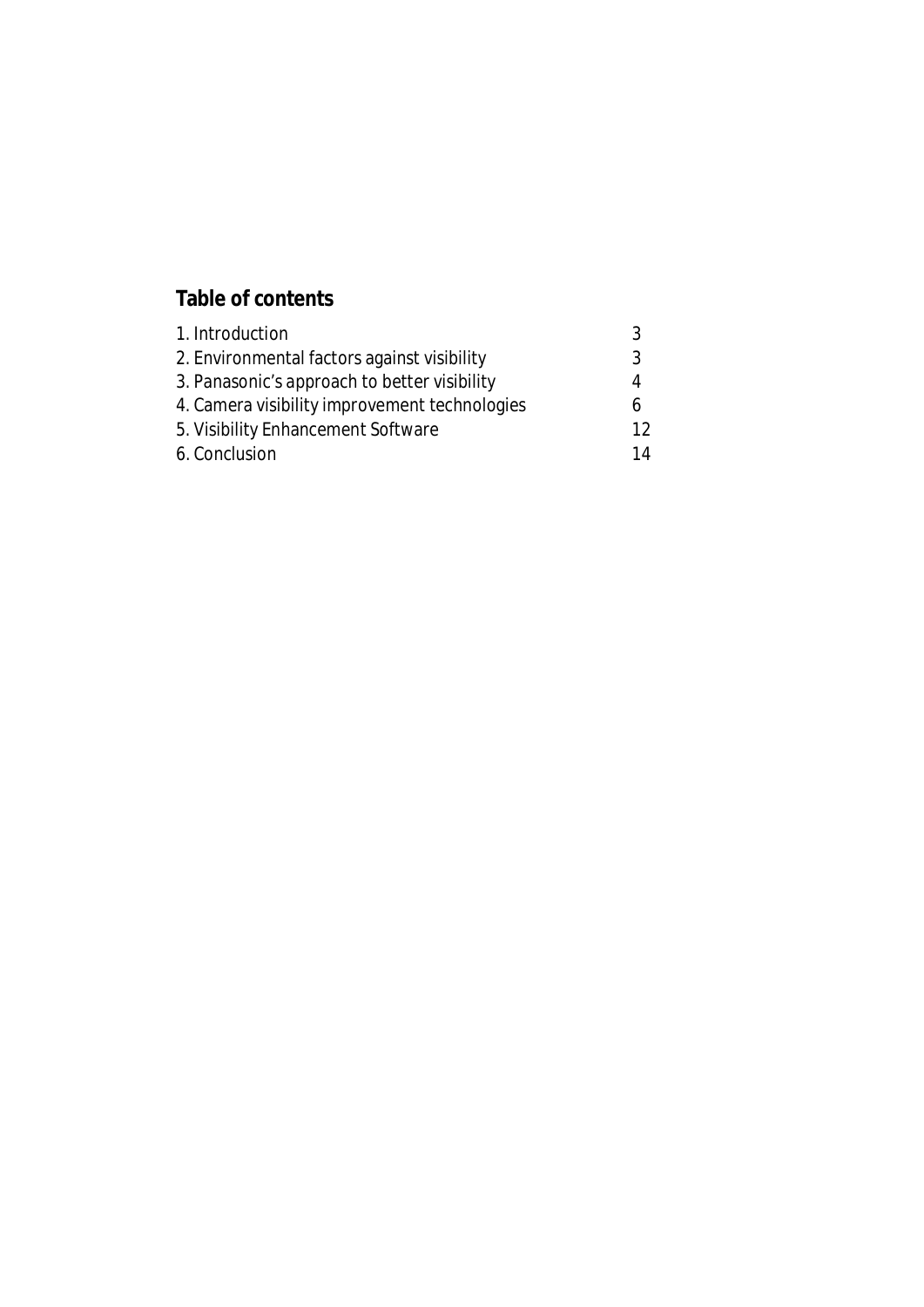### **1. Introduction**

.

Nature has given severe challenges to video surveillance. While indoor lighting may have a not-so-wide dynamic range, natural light such as direct sunlight causes difficult lighting conditions. Adverse weather conditions such as snow and rain may also cause poor visibility. In low visibility, it is difficult for security personnel to identify suspicious objects and movements, or to monitor road traffic conditions and rail infrastructure. But the great need exists for reliable surveillance and remote monitoring in these challenging conditions.

Based on over fifty years of experience in the video surveillance industry, Panasonic has developed a series of leading-edge technologies that delivers clear images even in these challenging conditions. This document presents an overview of Panasonic's visibility enhancement technologies which provide better video surveillance.

### **2. Environmental factors against visibility**

Many natural scenes have complex lighting conditions such as bright daylight, hazy twilight, the dark of night, high contrast scenes where there are very bright and very dark areas, and backlight situations typically where a person is in front of a bright entrance. Due to the lack of dynamic range of camera's image sensor, visibility is reduced in high contrast scenes, backlight situations and poor lighting conditions.

Weather affects the image quality in outdoor surveillances. Droplets on the dome cover and condensation inside the housing may reduce image quality. Falling snow and rain greatly reduce visibility, because snowflakes and droplets in the air obscure targets to be observed and reduce contrast by scattering the light caused by reflection on them. Fog, mist, haze, smoke, dust and sandstorms, which are composed of smaller droplets or particles than snow and rain, have an impact on visibility, making images white and blurred by scattering light.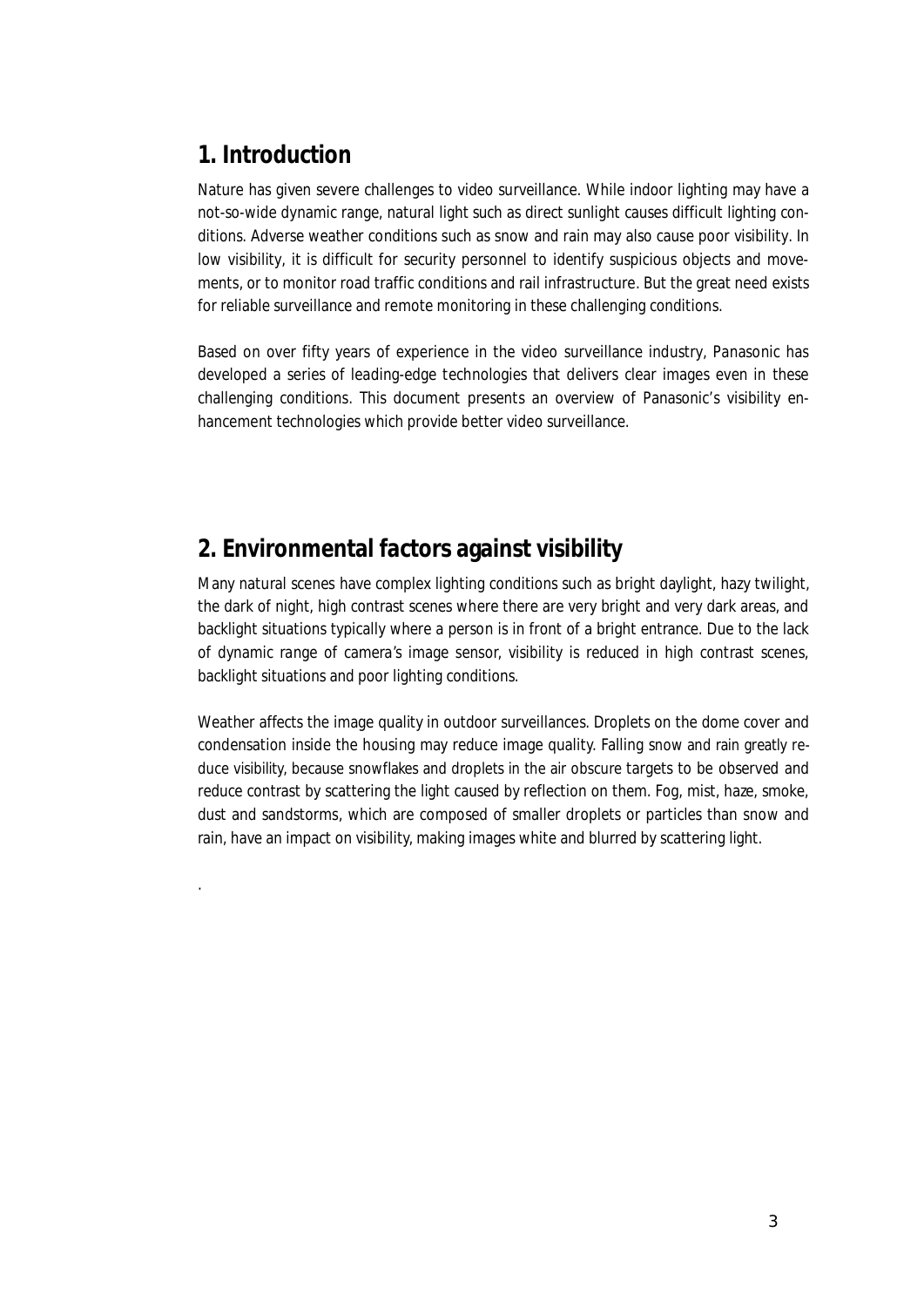## **3. Panasonic's approach to better visibility**

Panasonic provides two types of solutions for better visibility; one is a suite of software and hardware technologies incorporated in the cameras. Another one is the software which runs on a PC where a large computing power is required.

#### **3.1 Camera visibility improvement technologies**

It is crucial that cameras deliver clear images at any time. It makes not only surveillance more reliable, effective and efficient but also surveillance system more flexible, scalable and cost-effective, eliminating the need for image processing on each server, monitor and recorder.

Panasonic cameras incorporate a suite of advanced software and hardware technologies as well as a high-sensitive image sensor to provide excellent image quality. Some examples; Rain-wash coating improves the visibility in rainy weather by hydrophilic coating on the dome cover. Built-in dehumidification unit prevents condensation inside the housing. A suite of real-time image processing technologies such as Super Dynamic, noise reductions and fog compensation result in better visibility. The details are described in the next chapter.



Outdoor gate on a foggy day

Figure 1: Example of visibility improvement on the camera. Images are defogged on the camera and distributed to the monitor and recorder.

#### **3.2. Visibility Enhancement Software**

Snowflakes in the air obscure objects but it is possible to see objects through a certain degree of snow. Because snowflakes are moving, a camera can capture the object behind snowflakes little by little. By picking up small fractions of the object from a series of images and putting together into one picture, the object becomes visible to the human eye.



Figure 2: Above Illustration shows a concept of Panasonic Visibility Enhancement Software. A car behind snowflakes becomes visible by piling fractions from a series of images.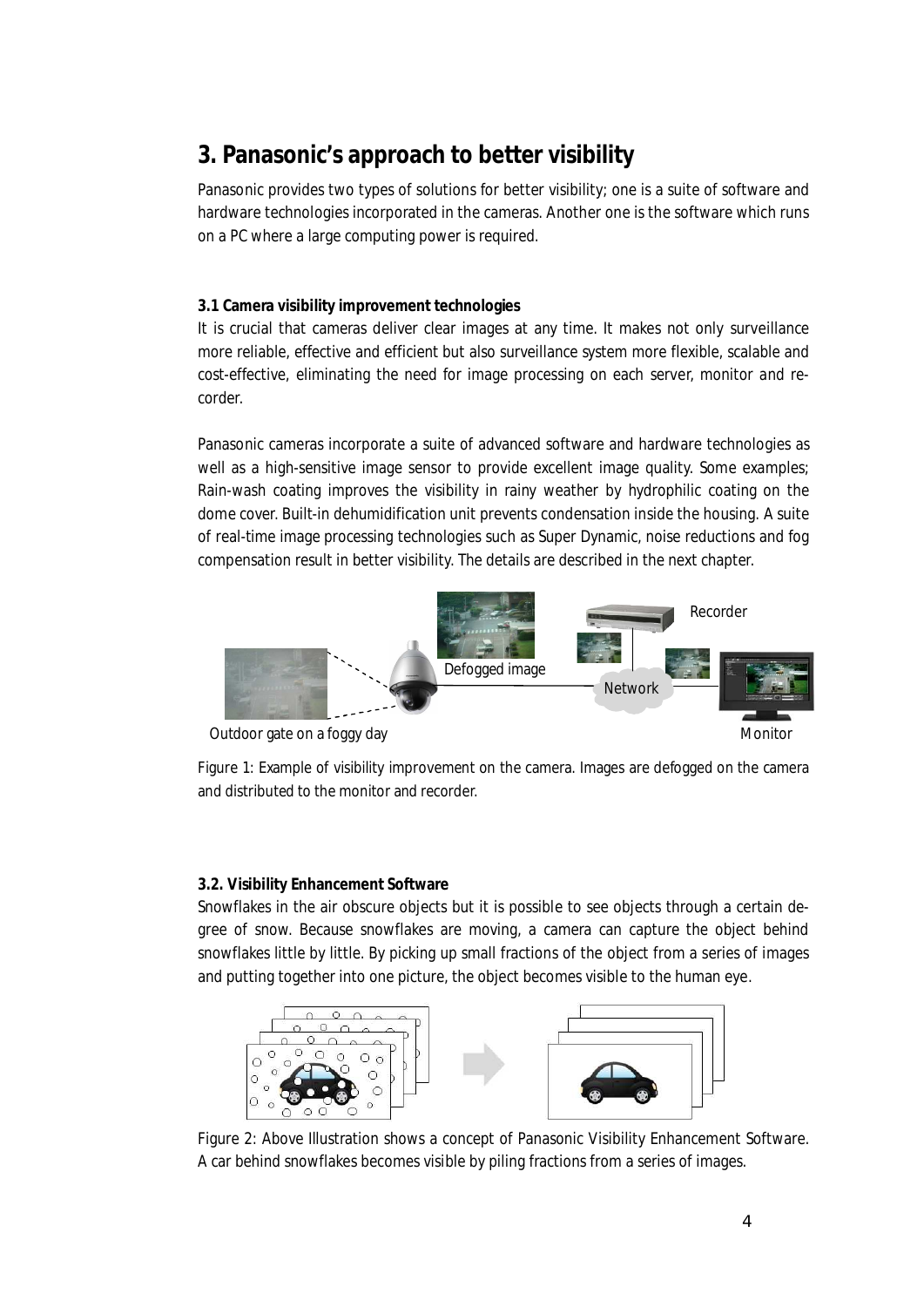Combining GPU-accelerated computing and new high-speed image processing algorithms, Panasonic has developed Visibility Enhancement Software. Applied to live and recorded video streams captured in poor visibility conditions, Panasonic Visibility Enhancement Software delivers clear moving images on a real-time basis without losing important details such as color, contrast and movements.

Panasonic Visibility Enhancement Software is provided as easy-to-use extension software of the WV- ASM200 i-Pro Management Software.



Figure 3: System configuration example of Panasonic Visibility Enhancement Software.

**What is GPU-accelerated computing?**

GPU-accelerated computing is a cost-effective technology to accelerate scientific and engineering applications. A graphics processing unit (GPU) has thousands of cores to process parallel workloads simultaneously, while a CPU has some. GPU-accelerated computing offers high-speed computing by offloading CPU-intensive portions of the application to the GPU. From a user's perspective, applications simply run significantly faster.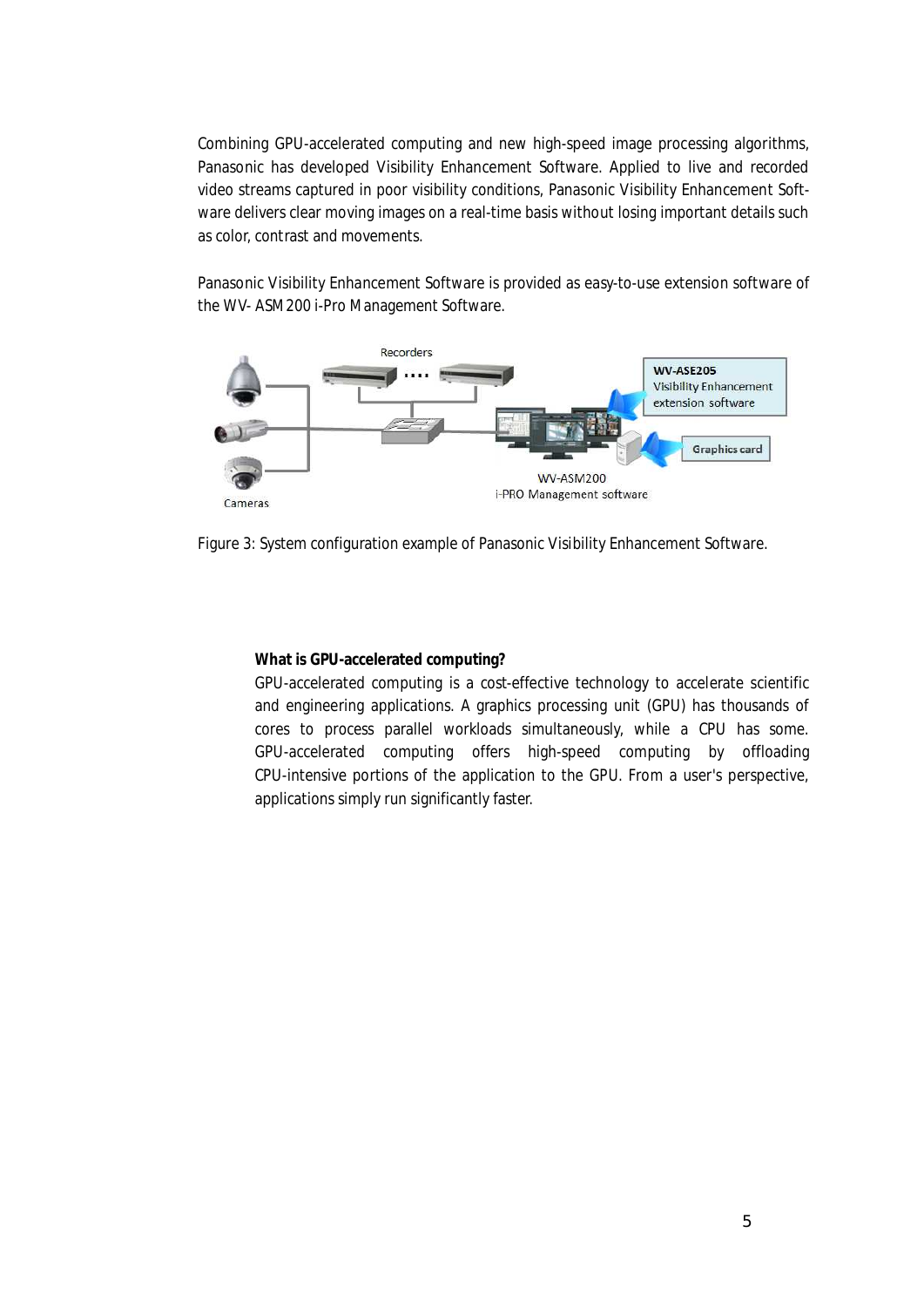# **4. Camera visibility improvement technologies**

This chapter describes the major software and hardware technologies of Panasonic cameras to deliver better visibility and image quality.

#### **4.1 Enhanced Super Dynamic / Super Dynamic**

There are many difficult lighting conditions in video surveillance. One typical challenging situation is high contrast scene where there are very bright and dark areas. Super Dynamic enables clear identification in both bright and dark areas in high contrast scenes. It is one of key technologies of Panasonic cameras because high contrast scenes are commonly found in video surveillance application. Super Dynamic captures multiple images with short and long exposures. The short exposure captures the bright areas well and the long exposure captures the dark areas well. Super Dynamic combines them into one frame and results in clear images.

Enhanced Super Dynamic is a latest Super Dynamic technology that delivers a wider dynamic range of 133dB. Variable exposure and shutter speed control is introduced to capture both bright and dark areas more clearly.



Figure 4: Entrance in backlight situation. At left, two persons are buried in black. At right, Enhanced Super Dynamic is on. Two persons at the entrance and one person at the left table can be seen clearly.

#### **4.2 Adaptive Black Stretch (ABS)**

It is hard to see into a dark area through the camera. Adaptive Black Stretch (ABS) enables clear identification of people and objects in the dark areas by compensating the signal level automatically. ABS is also incorporated in Enhanced Super Dynamic.



Figure 5: Bus stop. At left, ABS is off. At right, ABS is on and persons and objects in the dark area are seen clearly.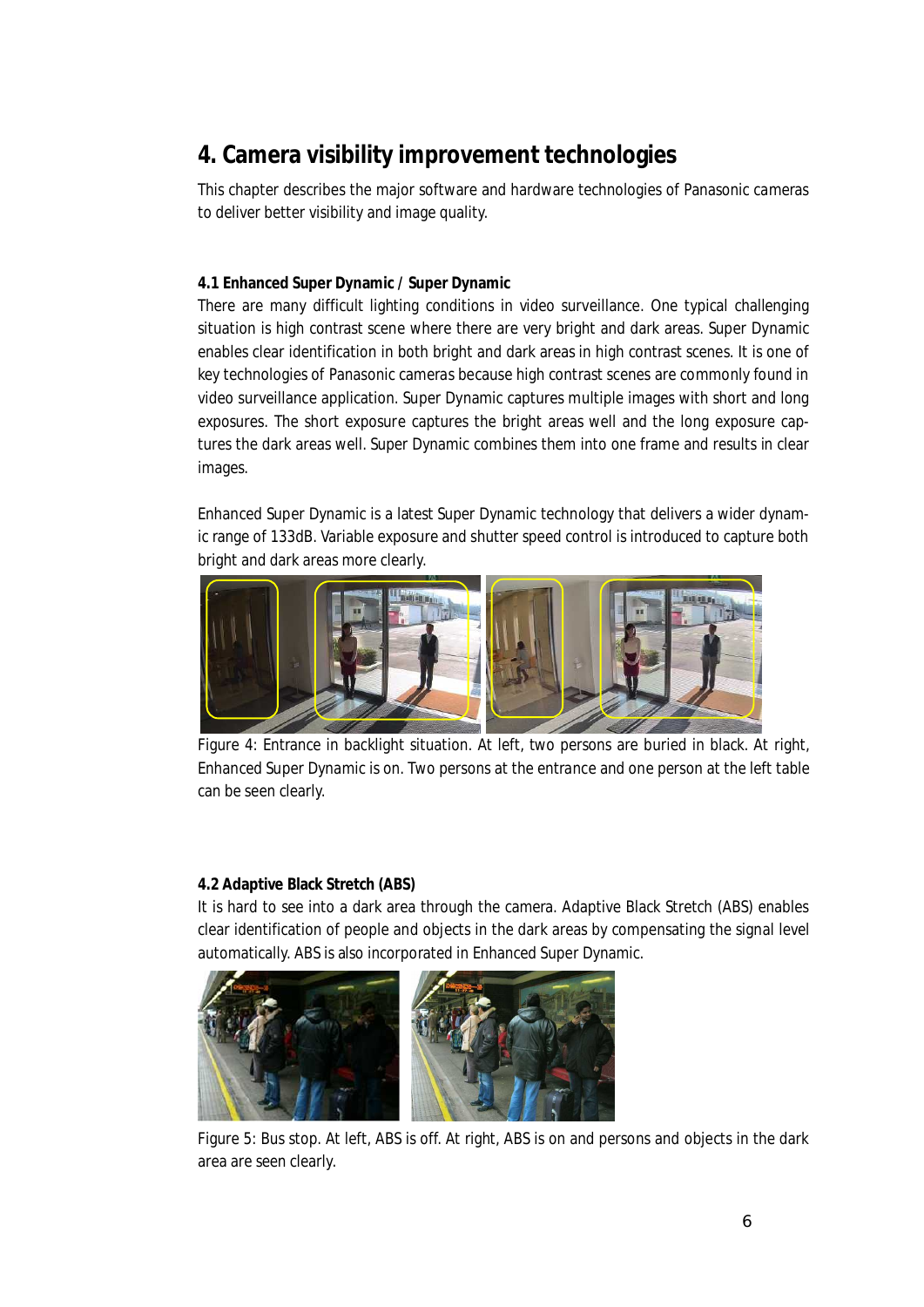#### **4.3 Face Super Dynamic**

It is hard to identify a person who is in front of a bright place such as entrance or window. Combining Super Dynamic and face detection technology, Face Super Dynamic enables clear and easy identification of the person in backlight situation.



Figure 6: Person in front of a bright window. At left, the face cannot be identified. At right, Face Super Dynamic is on and his face is identifiable.

**4.4 Multi-process Noise Reduction (MNR) / Digital Noise Reduction (DNR)** As the gain level is increased to amplify the video signal in poor light conditions, it causes a grainy video. With the high-sensitivity image sensor, Multi-process Noise Reduction (MNR) and/or Digital Noise Reduction (DNR) deliver clear color image, reducing the visual noise in low lighting conditions.



Figure 7: Shed during the night. The Full HD picture was taken with illumination of 0.04lux in the absence of nearby light. Noise is removed from the image.

#### 4**.5 Super Chroma Compensation (SSC)**

The color of images is discolored in poor lighting conditions, because built-in infrared (IR) cut filter is removed to increase light sensitivity. Super Chroma Compensation (SSC) recovers the original color of objects by digital image processing.



Figure 8: At left, built-in IR cut filter is removed and image is discolored in poor lighting condition. At right, the original color is recovered by Super Chroma Compensation (SCC).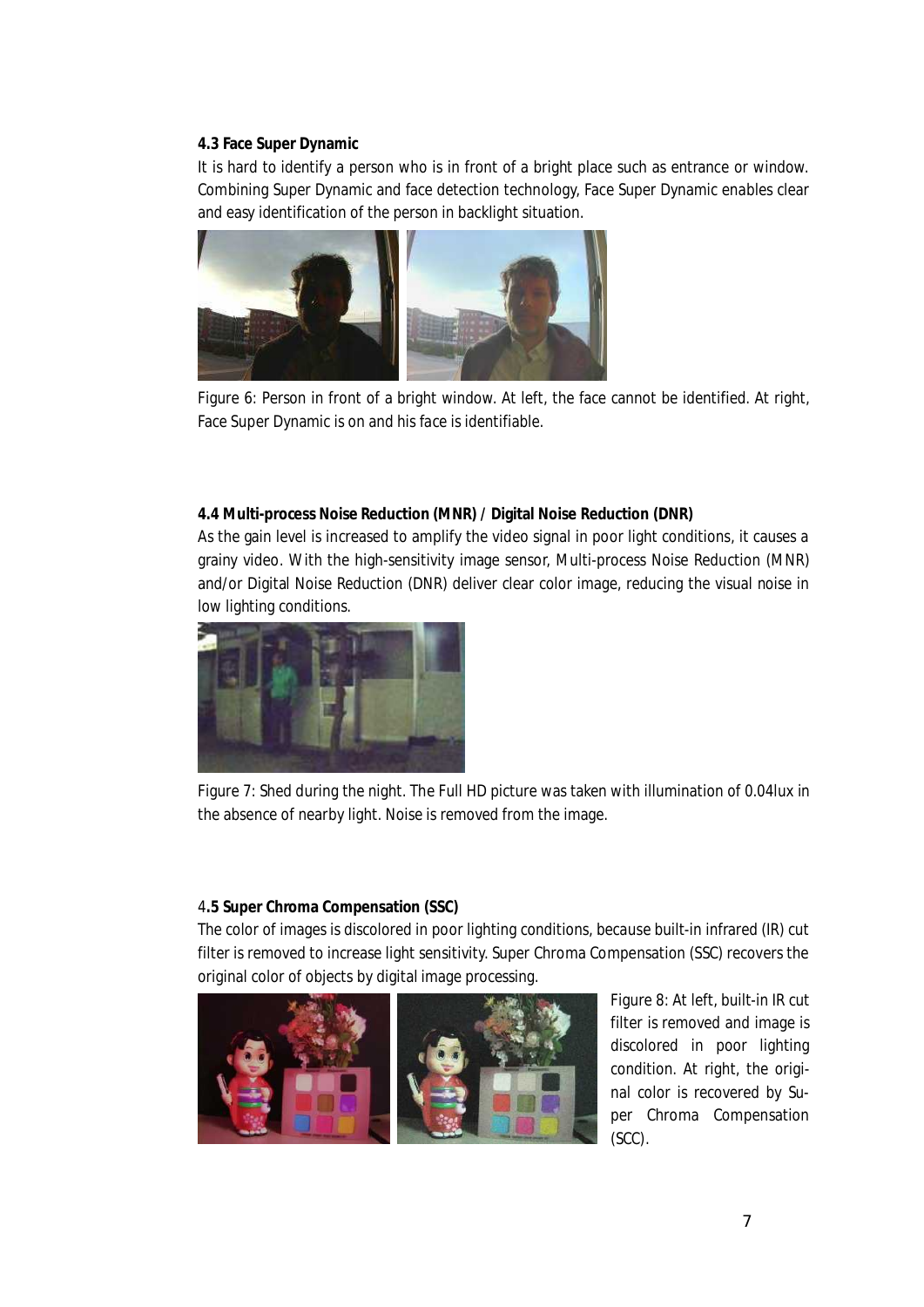#### **4.6 Full HD / HD at 60fps**

Combining Full HD 1080p / HD 720p resolution and 60fps high frame rate, the latest Panasonic network cameras enable easy and clear identification of rapid moving objects such as people moving chips and cards in casino, and a vehicle plate on the road.



Figure 9: Roulette table.

#### **4.7 Fog compensation**

Fog compensation is a digital image processing on the camera, which delivers clear images in the conditions such as fog, haze, smoke, smog, dust and sandstorms.



Figure 10: Outdoor gate on a foggy day. The picture on the left is taken on a foggy day with the Fog compensation off. The picture on the right is the same scene taken with the Fog compensation on and visibility is improved.

#### **4.8 High Light Compensation (HLC)**

Strong lights like headlight reduce visibility in low light scenes. High Light Compensation (HLC) enables clear identification in the areas next to bright spots, compensating for brightness overpowered by excessive light.



Figure 11: Vehicle front. At left, HLC is off. At left, High Light Compensation (HLC) suppresses excessive light and vehicle plate can be read.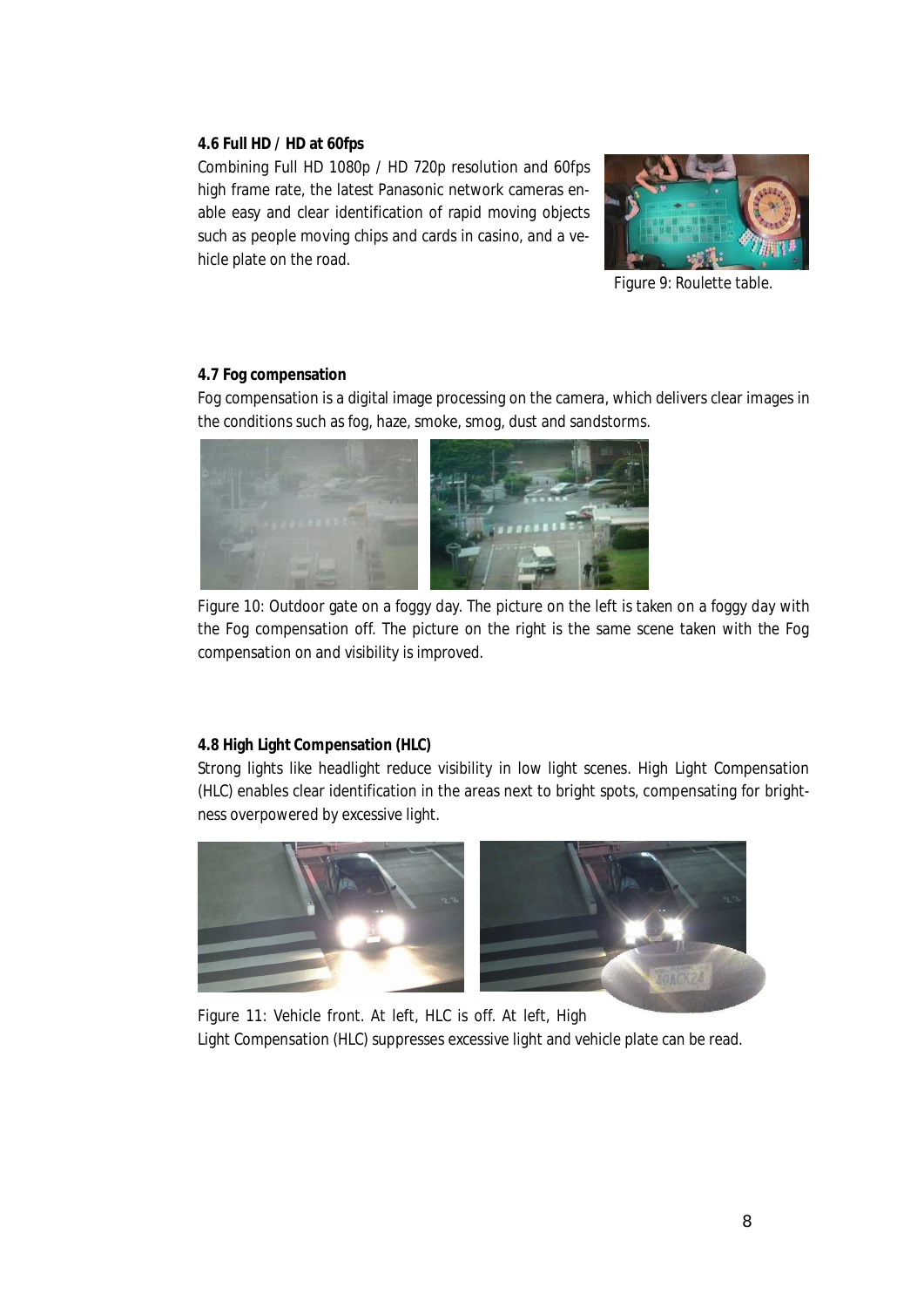#### **4.9 Smart DoF**

Depth of field (DoF) is the distance between the nearest and farthest objects in a scene that appear acceptably sharp in an image. Video surveillance requires wide DoF to capture both near and far objects clearly, while usual photographs use shallow DoF to emphasize a particular subject in the scene. Smart DoF keeps wide DoF, optimizing fine iris opening and focus.



Figure 12: Example of Smart DoF. Nearby cards and distant buildings are captured clearly.

#### **4.10 Auto Back Focus (ABF)**

Every time the camera changes the mode between day and night, it gets slightly out of focus with or without the IR-cut filter. Auto Back Focus (ABF) keeps fine focus all the day, adjusting precise image sensor position automatically and promptly. ABF also streamlines field installation and maintenance works, enabling remote focus adjustment.



Figure 13: At left, before running ABF. At right, focus is adjusted by ABF.

#### **4.11 Lens Distortion Compensation (LDC)**

With a rapid market penetration of Full HD / HD cameras that can capture the larger areas than traditional cameras, wide angle of view lenses are getting popular. Barrel distortion appears in wide-angle lens. The distorted images may affect not only visibility but also the recognition rate of Intelligent Video (IV) such as face recognition. Lens Distortion Compensation (LDC) recovers clear images by digital image processing.



Figure 14: Stadium. At left, the image captured with wide-angle lens is distorted. At right, barrel distortion is removed by Lens Distortion Compensation (LDC).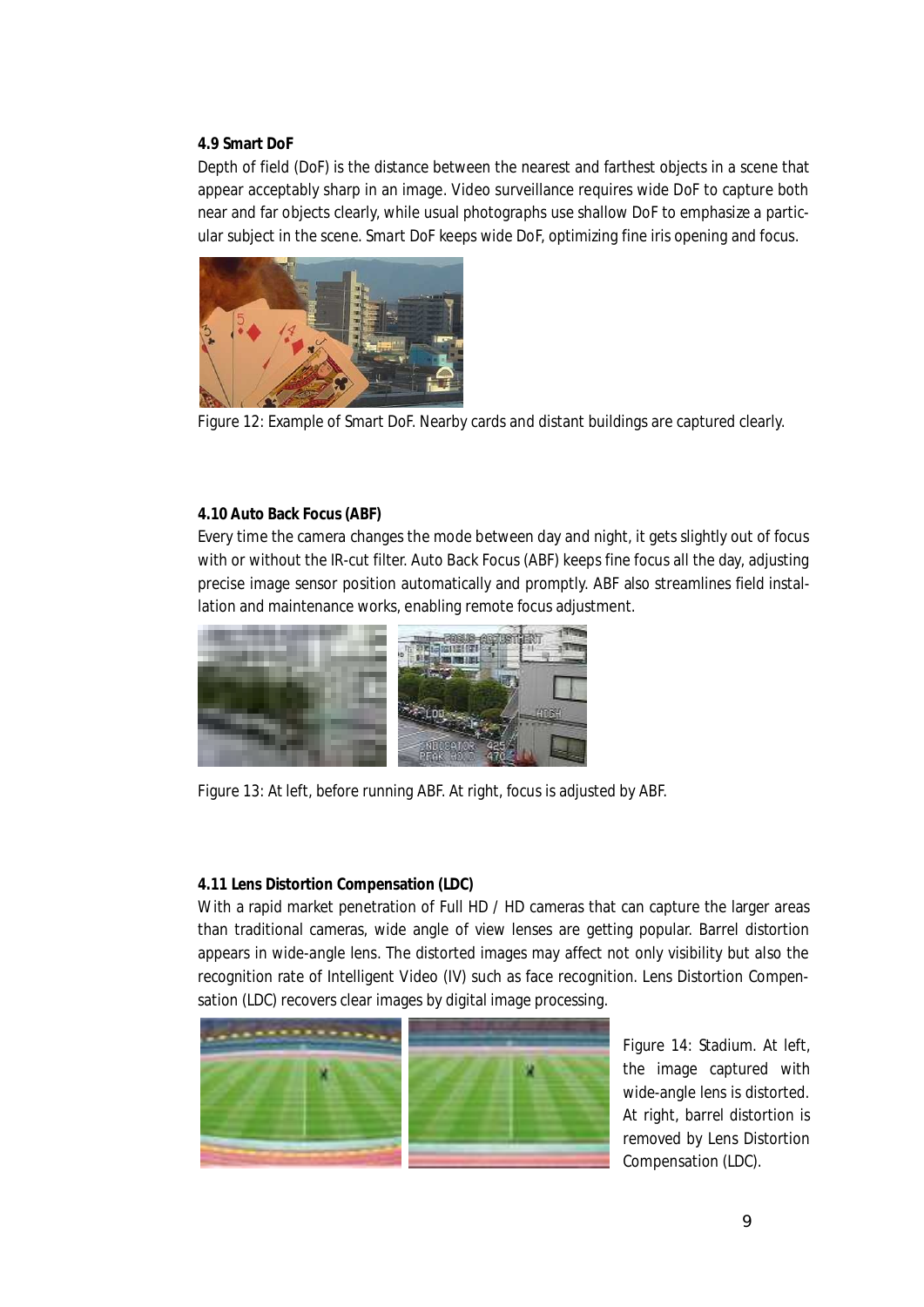**4.12 Intelligent Resolution technology**

With the Intelligent Resolution technology, the latest Panasonic network cameras deliver clear 3 Mega-pixel images. Three areas – outlines, detailed texture areas and soft gradation areas – are automatically detected. Apart from the uniform enhancement of sharpness, the innovative technology Intelligent Resolution precisely performs signal processing pixel by pixel in the most effective way according to the area. As a result, images are naturally clear and crisp.



Figure 15: Cropped images with and without Intelligent Resolution technology. At right, the details are produced clearly by Intelligent Resolution Technology.

#### **4.13 Auto Image Stabilizer**

Auto Image Stabilizer is an electronic image stabilizer which reduces the negative impact brought by vibrations and swings caused by trailers, trains, machinery, strong winds and storms.



Figure 16: Free-way. At left, the image is blurred by vibration from the road. At right, Auto Image Stabilizer is on and eliminates the vibration effects.

#### **4.14 Rain-wash coating**

Water droplets on the dome cover reduce visibility, distorting light by lens effect. The hydrophilic Rain-wash coating improves visibility in rainy weather, by sheeting water off instead of forming droplets that scatter light.



Figure 17: Airport on a rainy day. The left half of the dome cover is coated with Rain-Wash coating and the image is clear. For comparison, the right half is not coated.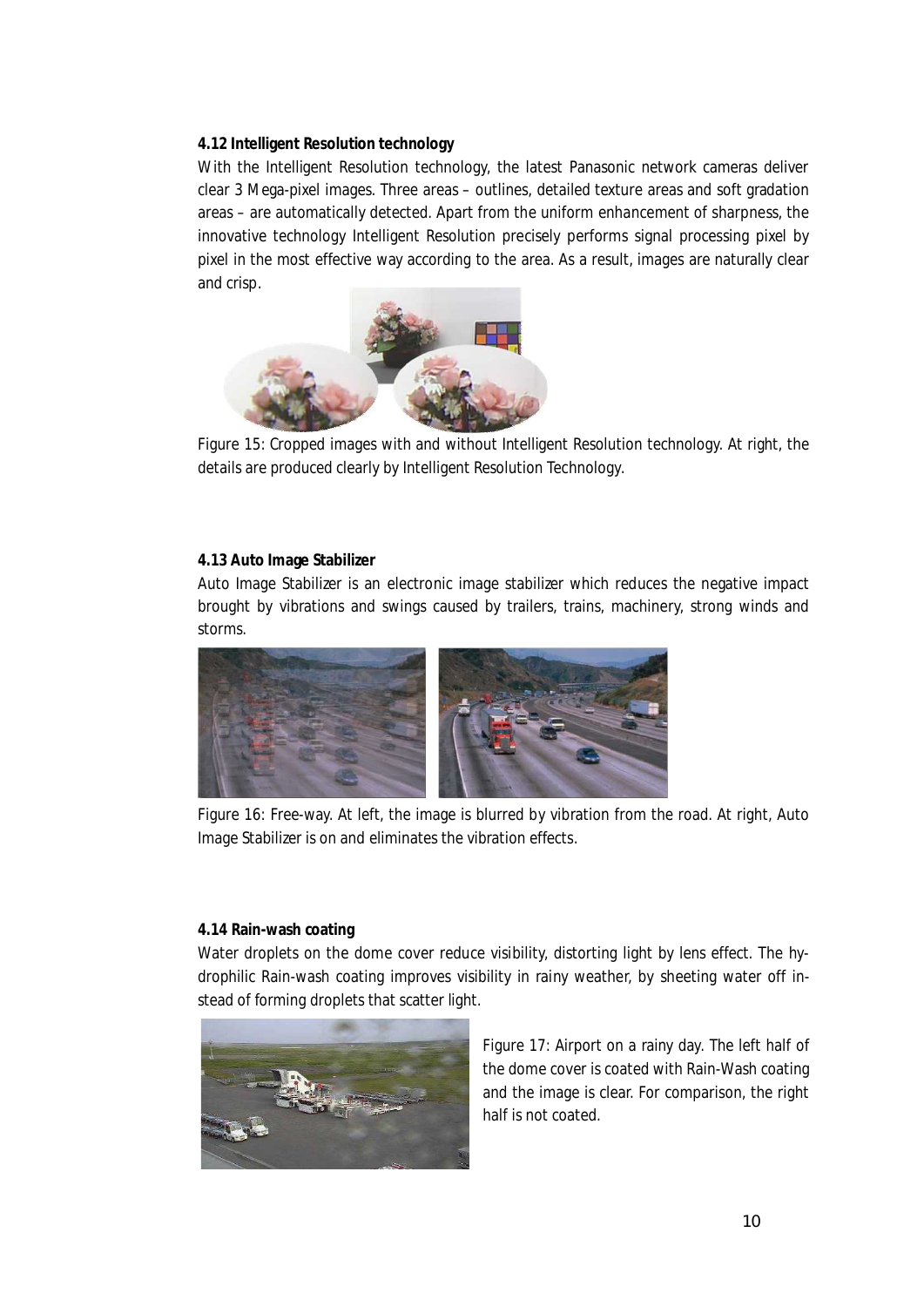#### **4.15 Built-in dehumidification unit**

As well as droplets described above, condensation inside the dome of the camera reduces visibility. Built-in electric anti-humidity unit keeps the camera dry inside and prevents condensation on the cover and lens. This electrolysis-based technology is safe and green because heaters and fans are not used.

#### **4.16 Auto Eyelid Mechanism (AEM)**

With the conventional PTZ dome camera, the image becomes blurred when the PTZ camera tilted above the horizontal position due to the small curvature difference between the lower spherical part and upper cylindrical part of the dome. Auto Eyelid Mechanism (AEM) keeps the image clear even above horizontal viewing angle. As the PTZ camera tilts upward, a built-in light shield cuts the unwanted light accordingly and results in clear images.



Figure 18: Control tower at the airport. The control tower is positioned higher than the camera installed on the ground level. At left, the image was captured without AEM. At right, AEM was working and the image is clear.

#### **4.17 Built-in infrared (IR) LED**

Infrared illumination is an option for low light or complete dark conditions. Some Panasonic cameras have built-in infrared (IR) LED designed to illuminate full view evenly without diffused reflection on the dome cover.



Figure 19: Built-in infrared (IR) camera captures clear images in the dark.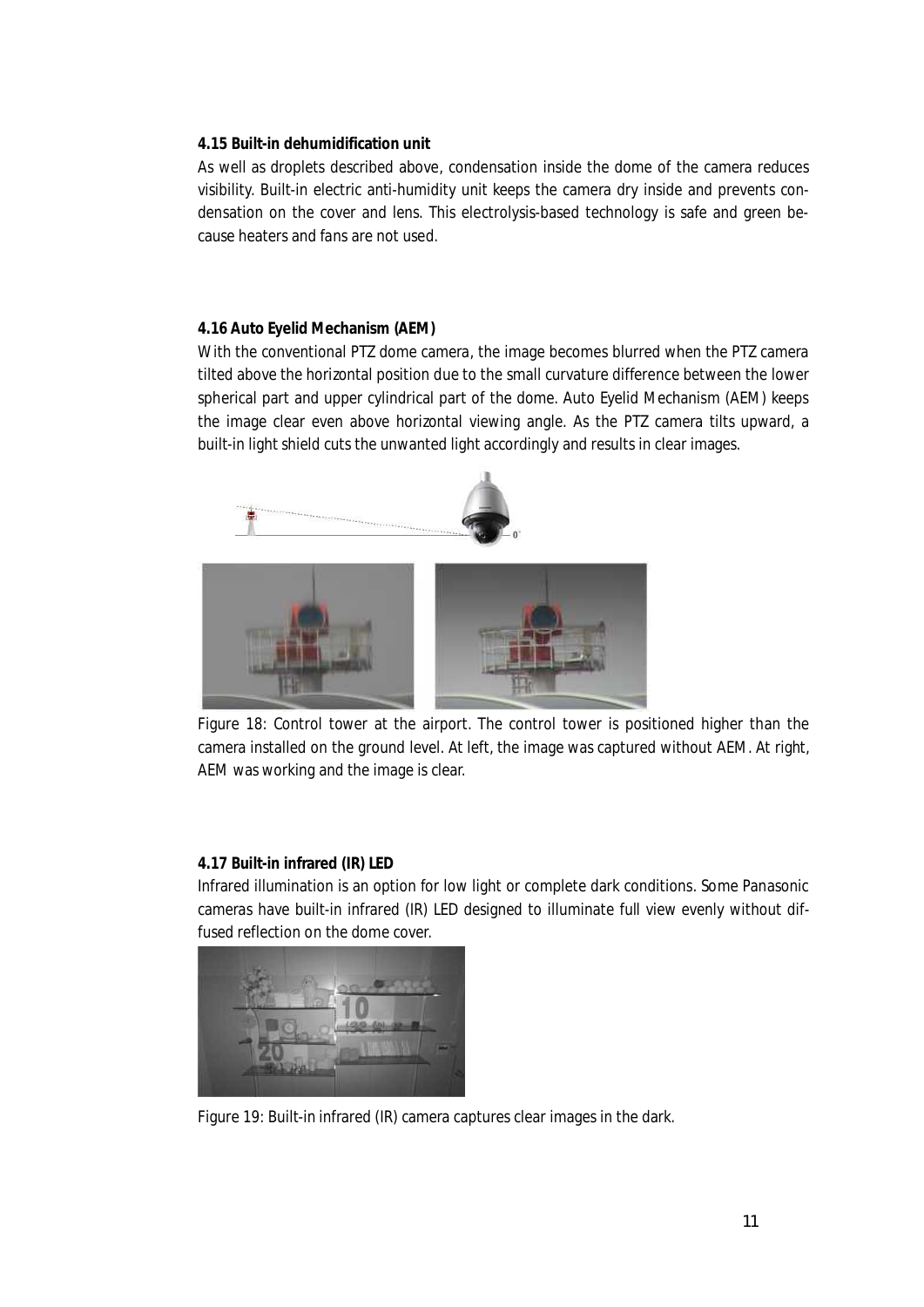# **5. Visibility Enhancement Software**

With a large processing power of GPU computing and the sophisticated image processing software, Panasonic Visibility Enhancement Software improves the quality of images taken in lower visibility conditions such as snow, heavy rain, thicker fog and others. Panasonic Visibility Enhancement Software also works well for difficult lighting conditions. Applied to live or recorded video streams, it produces clear moving images in real time.

Compared to other technologies like infrared (IR) and/or thermal cameras that capture objects in black and white, Panasonic Visibility Enhancement Software keeps details such as color, contrast and background, which helps security personnel grasp the situation quickly. It is ideal for outdoor video surveillance and remote monitoring where clear images are required for a safe and smooth operation, such as public, perimeter and parking lots surveillance and road, rail, harbor and airport traffic monitoring and others.

#### **5.1 On a snowy or rainy day**

The example below demonstrates the effectiveness of Panasonic Visibility Enhancement Software against snowy weather. The picture on the left was taken on a snowy day. Objects are barely seen in the picture due to the heavy snow. The picture on the right is the same scene that is processed through Panasonic Visibility Enhancement Software. Snow disappears. The vehicles, road surface condition, the green signal and persons on the left shoulder can be seen clearly.



Figure 20: Road on a snowy day. At left, there is almost zero visibility due to heavy snow. At right, the visibility is greatly improved by Panasonic Visibility Enhancement Software.

#### **5.2 On a foggy day**

Panasonic Visibility Enhancement Software improves the visibility that is made blurred by thick fog, mist, haze, smoke, dust and sandstorms. By using more sophisticated image processing with a large computing power than the camera, it delivers clear images in a thick fog.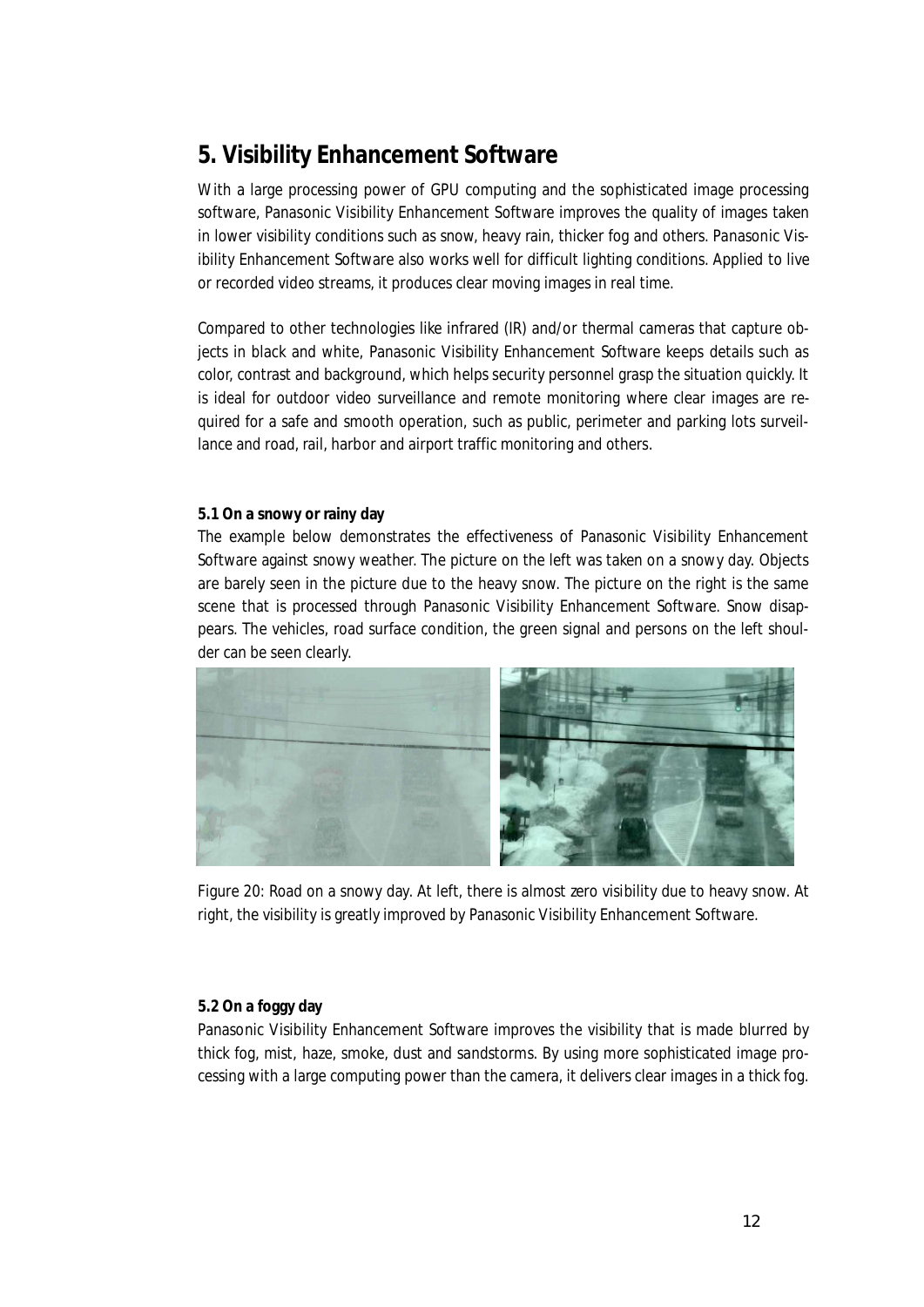

Figure 21: Buildings on a foggy day. At left, thick fog reduces visibility. At right, the image is processed through Panasonic Visibility Enhancement Software. The visibility is improved and the distant objects like cranes become visible.

#### **5.3 In difficult lighting conditions**

Panasonic Visibility Enhancement Software enables clear and easy identification in difficult lighting conditions such as high contrast scenes and low lighting conditions. By using proprietary tonal correction and multi-frame noise reduction with a large computing power, it produces photo-realistic images.



#### Figure 22: Garage on a sunny day.

Top: The image was taken on a sunny day without any image compensation. Details inside the garage are lost.

Middle: The top image was compensated by a conventional image correction. While inside the garage becomes visible, the bright area at the bottom part is white out under the sun light.

Bottom: The top image is processed through Panasonic Visibility Enhancement Software. The objects inside the garage, the car and ground surface condition are identified clearly.

(Note: The vehicle plates in the pictures are masked to protect privacy.)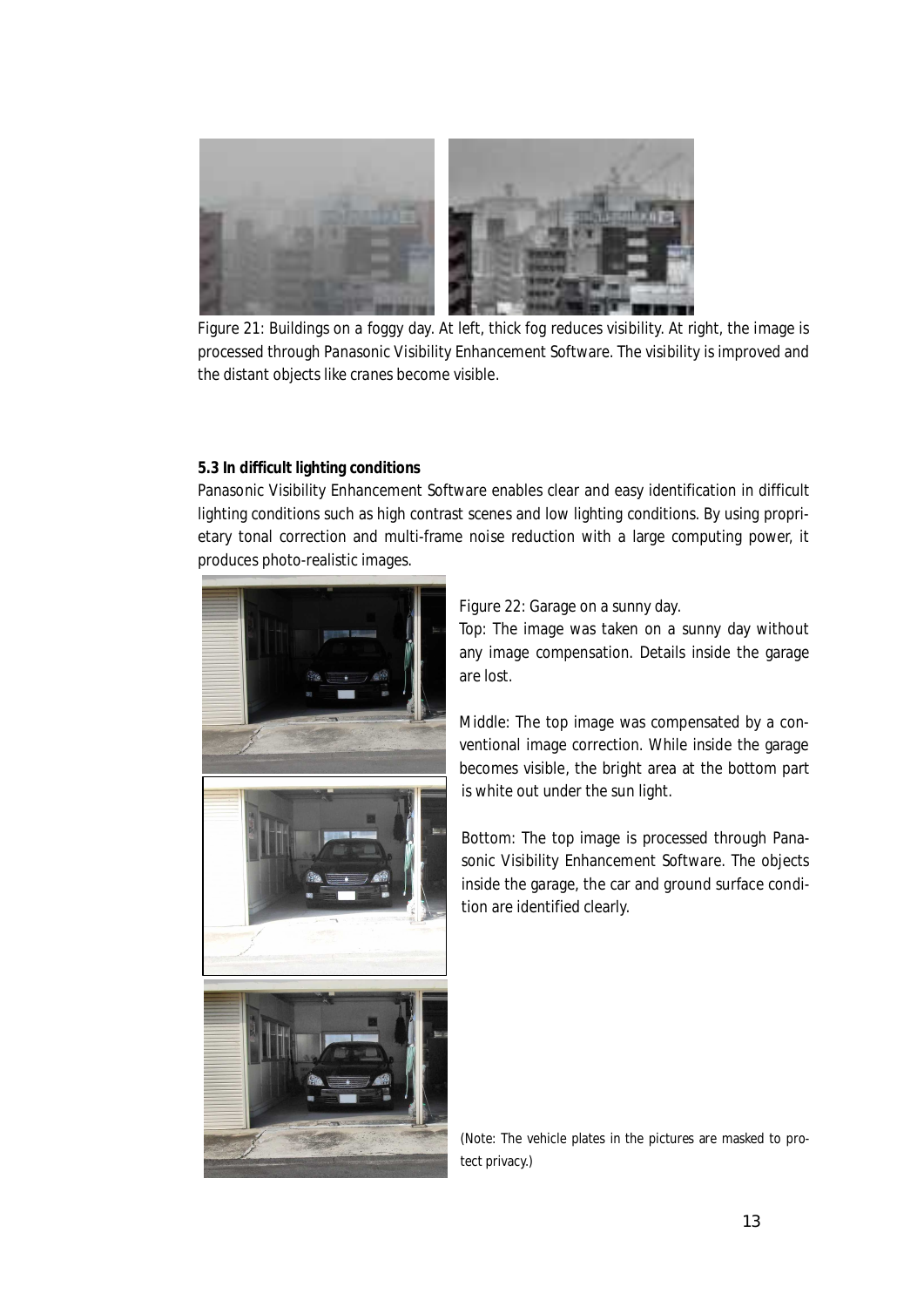### **6. Conclusion**

As described in this document, Panasonic provides comprehensive visibility enhancement technologies to deliver clear images in various challenging conditions. Each technology has a different advantage. Please choose suitable features for your needs and make use of them with proper settings to deliver good performance.

We hope this document has been helpful in getting more understanding why Panasonic image quality is superior. For more information about Panasonic video surveillance cameras and solutions, please visit us at http://security.panasonic.com/pss/security/.